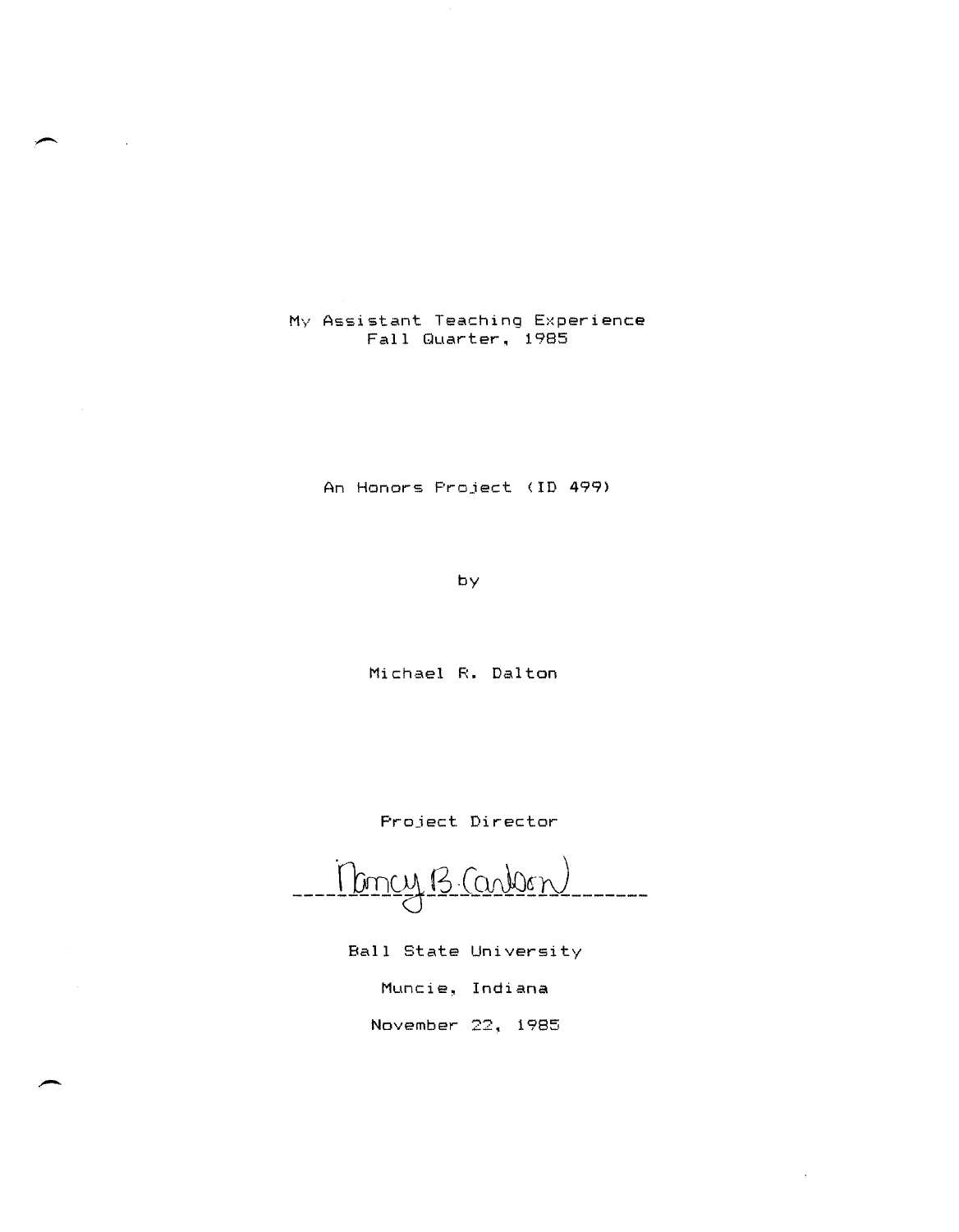

 $\hat{F}^{\beta\beta\gamma}$  - For my honors project I have arranged to assistant teach the beginning production class in the Telecommunications Department under the supervision of Mrs. Nancy Carlson. This project will be of particular value to me because I am considering working toward teaching telecommunications at the college level as a possible career. After reflecting on my experiences this quarter, I hope to be able to determine if teaching is a viable option for me to pursue at this time.

In order to document my experiences, I will be maintaining a journal throughout the quarter. In this journal I will record my thoughts and feelings before and after each experience I have with the students in teaching situations. In addition~ I will make entries in my journal whenever I am able to make a positive or negative conclusion about my experiences in regard to pursuing teaching as a career option in the near future.

### 9/9

It's Monday, September 9th, the day before classes begin for the Fall quarter 1985. I've been talking with Mrs. Carlson about what I'll be doing as her assistant teacher in T-COM 201. Right now it all sounds exciting to me. The class, which has 60 students enrolled. is split evenly between Mrs. Carlson and Dr. Richardson. The thirty students under Mrs. Carlson will start out learning about radio production. My first duty as an assistant teacher will be teaching half of the class how to operate one of our two radio production boards. Mrs. Carlson has - advised me to remember that for most of the class this will be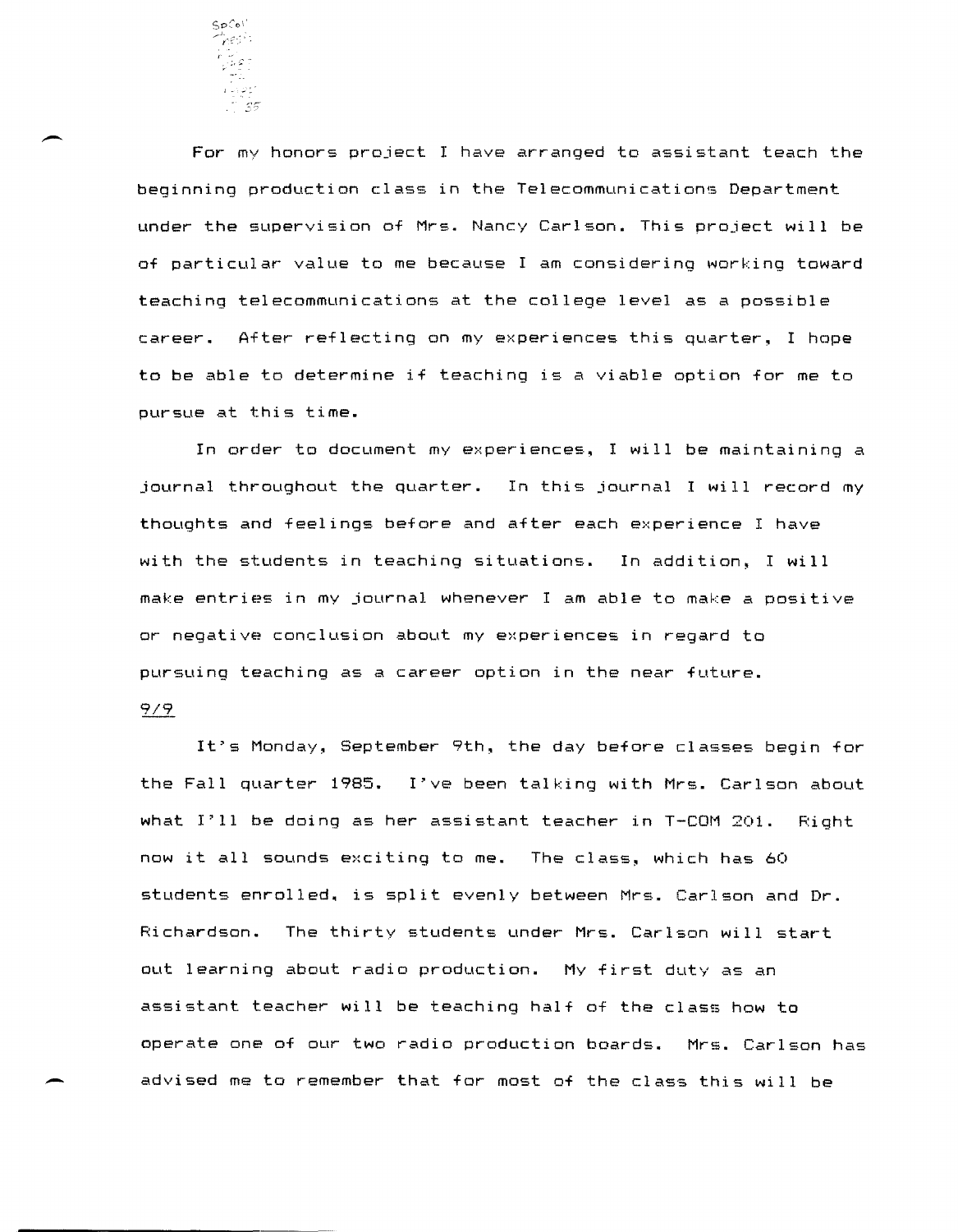their first encounter with radio production equipment. I'll have to admit that I'm looking foward to getting started. This will give me an opportunity to see what I'm capable of in regards to teaching. Mrs. Carlson has suggested that we find a time when we can meet and review the production boards together. This sounds like a great idea. Mrs. Carlson will know that I have an understanding of the equipment and I'll know it too.

#### 9/10

-

Mrs.Carlson and I went through the Ampro board together today. She demonstrated all of the operation procedures to me in the manner I will need to present them to the students in our first lab on Thursday. I feel confident about this first lab because all of the procedures we covered are pretty much routine for me. My production experience from advanced audio production should help me a lot in this respect. However, in talking with Mrs. Carlson, I have become aware of one important element I may be overlooking as I prepare for the first lab. This element is the level of experience most of the people will bring with them to the lab. Mrs. Carlson has stressed that many of the students won't have any production experience at all. She has told me to remember the first time I was exposed to radio production equipment. Her advice to me is to keep my presentation as simple as possible and to allow several individuals to actually do the procedures I will be demonstrating. Hopefully~ my demonstration of the equipment and how to use it will be basic enough for everyone to understand. I know I understand it, but if I can't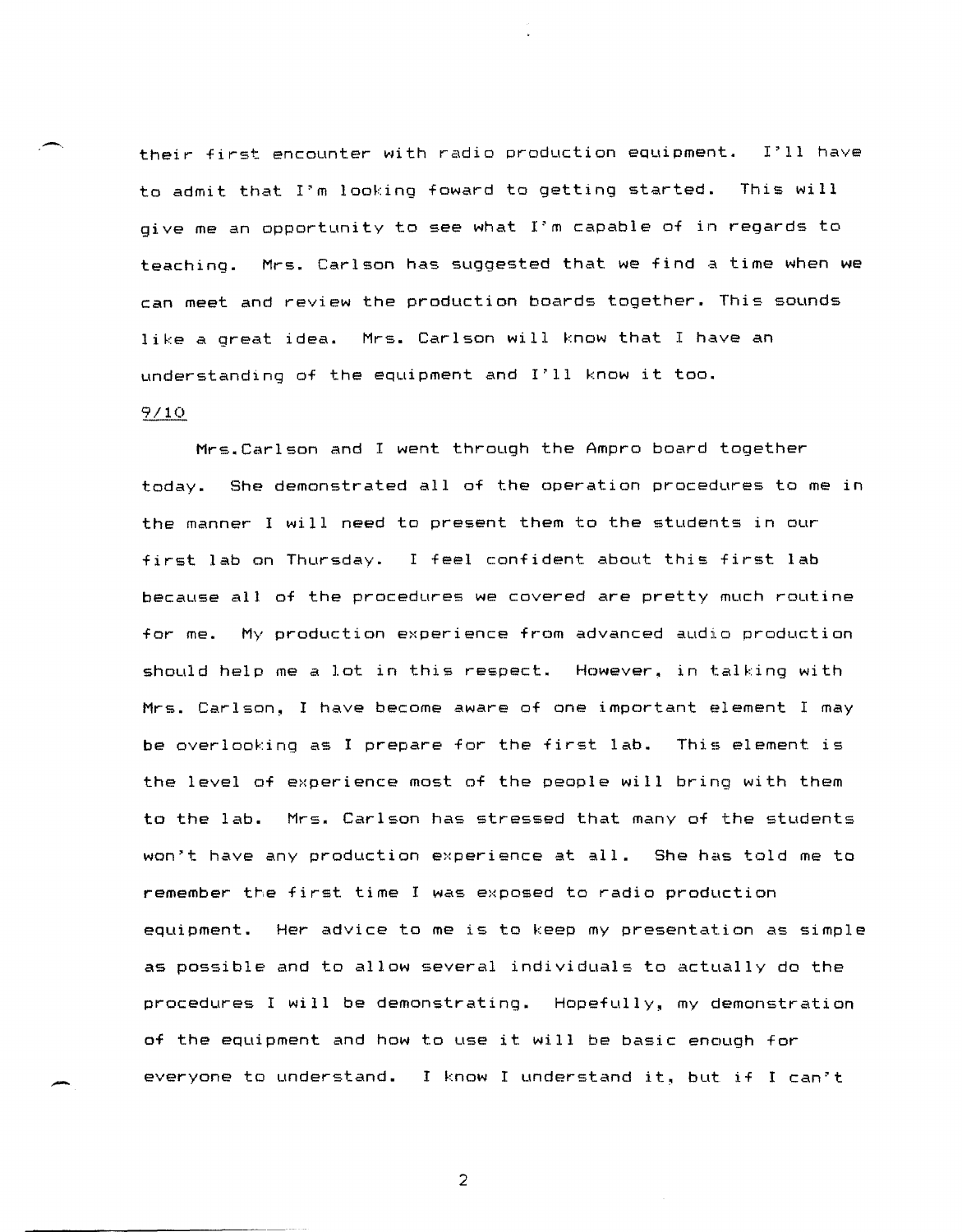explain it in a manner that they will understand, I won't be doing my job.

#### $9/11.$

Today, I spent a little bit of time on the McMartin board. It is the other production board available for use by T-COM students. In working with this board I have discovered that I like the Ampro board and am more comfortable working on it. Mrs. Carlson had asked me to decide which board I wanted to demonstrate to my half of the class tomorrow.

# $9/12$

Well, this is the day of our first lab period. I feel excited and pretty nervous at this point. I went to bed last night as calm as ever. In fact, this morning is the first time I've been nervous at all. Right now I'm telling myself that its good to be nervous before I start. Hopefully, once I get started I'll be all right. I guess the major reason I'm worked up over this lab today is because it'll be the first chance I'll have to see if I'm any good at teaching. If not, I may have to change my future plans. I really want to do well today.

Unfortunately~ my nervousness stayed with me throughout the lab period today. I never let it build to the point of breaking my presentation~ but it was there. I am not sure how obvious my nervousness was, at least, not with the first group. I tried to make it work for me by repeating myself often and asking if they understood everything I was explaining. Luckily, I did not make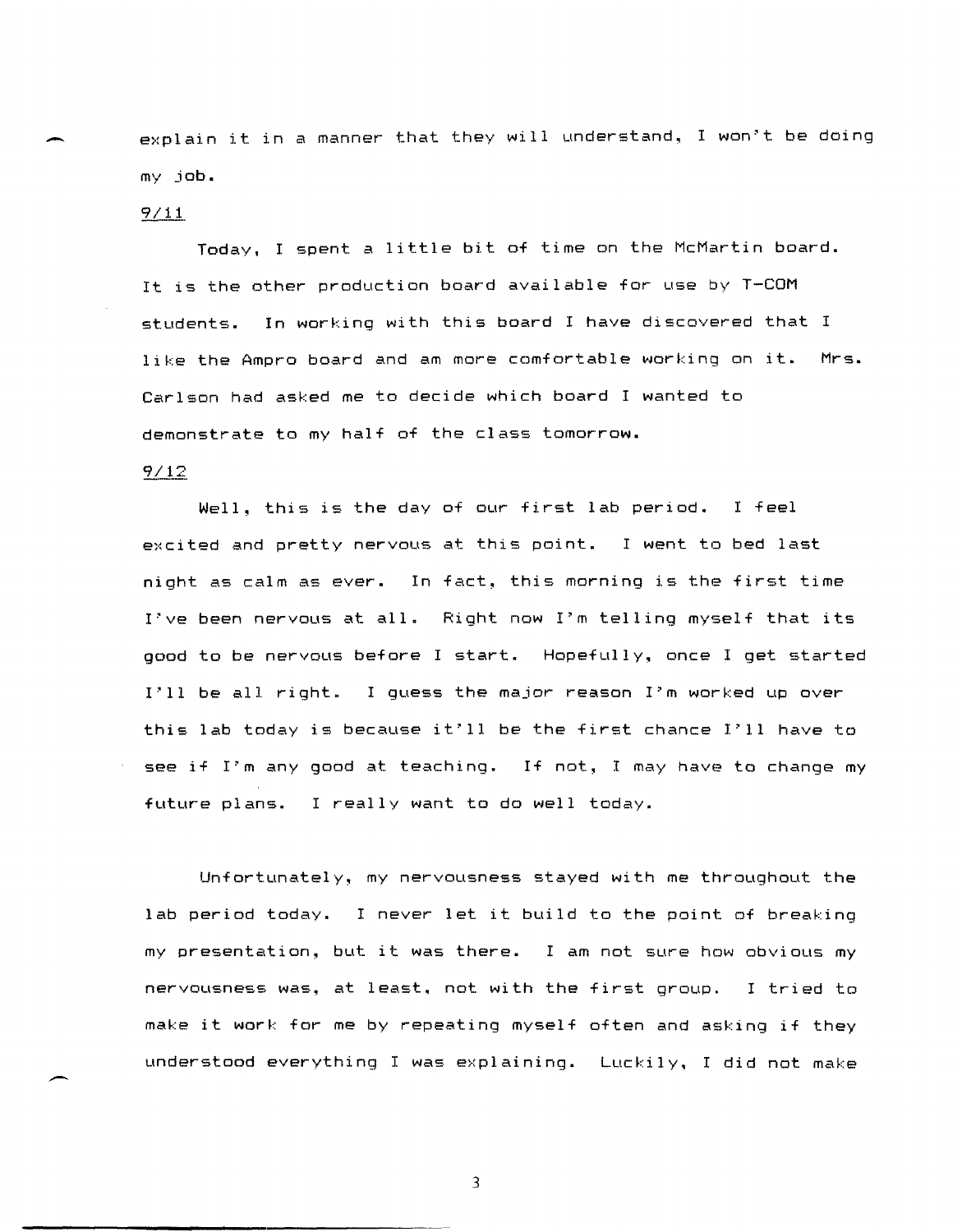any mistakes when I went through their first assignment which is a DJ show. I got my cart done on the first try and put the rest of the show together without any breaks. In fact, other than my nervousness. I am pleased with the job I did with the first group. I answered all of their questions and got through the basics without any major disasters.

,-

-

However, this was not the case with the second group. I started out with the same level of nervousness but soon discovered a situation that would add to that level. I had failed to take into account that the second group would have already gone through the procedures of radio board operation with Mrs. Carlson in the other room. I quickly discovered that they already knew just about everything that I was going to tell them. Fortunately, I was able to explain the basic differences in the radio boards without any mistakes. However, my luck didn't hold out when I went through the DJ assignment. I started off by making a mistake while recording my cart. This in itself wasn't so bad. I simply used it as an example of what they would do if they had to start over. The only bad part was that it probably made me a little more nervous and forced me to rush a little bit more than I should have. The end result was an even more embarassing mistake. I explained how to use the remote controls for the reel-to-reel tape machines. I told them how to put the machine in pause and then hit the record and play buttons at the same time for recording. I explained how this would enable them to just release the pause button when they were ready to record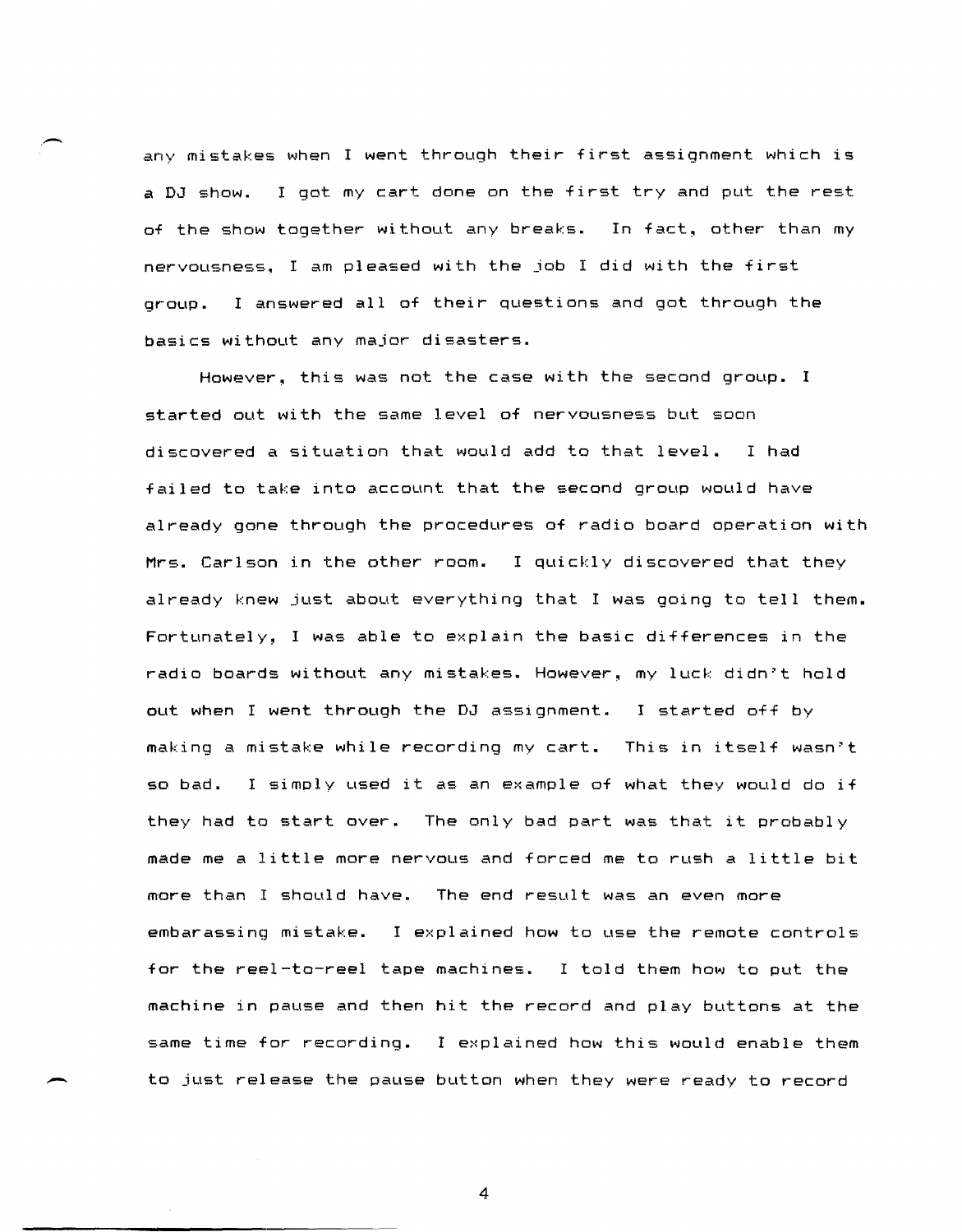their radio project. I then proceeded to go through the project until I played my cart with no result. I quickly discovered that I had left the volume down. I told them that this was a problem that would cause them to stop recording if it occurred during the production of their projects. At almost the same instant, I ~ealized that I had failed to ~elease the ~eel-to-~eel tape machine from pause. Not only had I made the mistake with the cart volume but I hadn't even been recording the project in the first place. I am not sure how they took this blunder of mine. Sure, it was entertaining and everyone laughed which was fine, but I quess I am worried about the damage I may have done to my credibility. I really want to do a good job as an assistant teacher. If I can't teach well here. I may not be able to anywhere else. Of course, I'm not about to give up because of one bad experience. After all, I did do an acceptable job with the first group. I guess I'm just realizing that I may have been a little over-confident starting out. My next problem may involve building enough confidence to get ove~ my ne~vousness.

# $9/19$

-

.-

Today I will have my second meeting with the lab class. This lab will be a lot different from last week's. Instead of a large group, I will be teaching each student how to edit audio tape one-on-one. I think this will be a lot easier for me. As you recall, last week I was a little nervous. I am hoping that most of that nervousness was a result of being in front of a large group of people and having the responsibility of teaching them something without screwing it up. This week it won't be a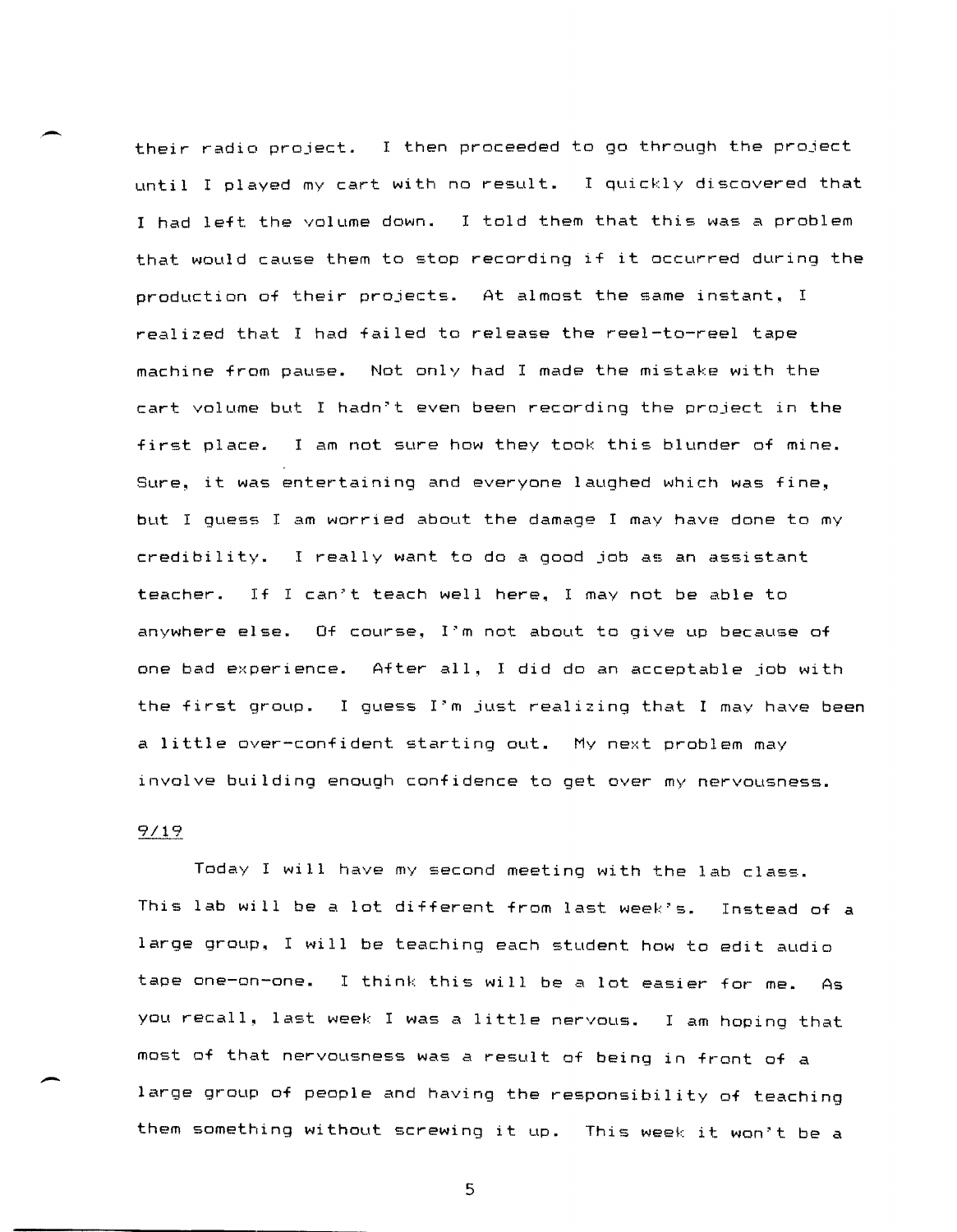large group and I am not nearly as worried about making mistakes. In the first place, I have had a lot of audio tape editing experience from working with sound in the Theatre Department. Perhaps more importantly, I have realized why I was putting so much pressure on myself last week. Through my experiences this quarter I intend to determine whether or not to pursue a career in teaching. Therefore, doing a good job is of major importance to me. I have convinced myself that doing a good job here will mean that I'll be a success as a teacher in the future. Unfortunately, I also have a bad tendency for considering the reverse of that statement. I guess I'm afraid that if I don't do well here I won't do well in the future either. I need to keep reminding myself that this is truly a learning experience for me. I need to learn from my mistakes as well as my triumphs.

Luckily, during this quarter I'll get more than one chance to learn from the radio section. After next week, Mrs. Carlson's half of the class will move on to the film section while the other half will join us for the radio section. Once again, I will have the opportunity to demonstrate how to operate the Ampro radio production board. This time I hope I can avoid all of the nervousness I encountered during my demonstration last time. It should be a lot easier for me since I will be doing the same thing I have already done. Therefore. I should be a little more comfortable. In addition, I believe that the opportunities I have had to assist some of the students with their projects. during these first three weeks, will also prove to be a source of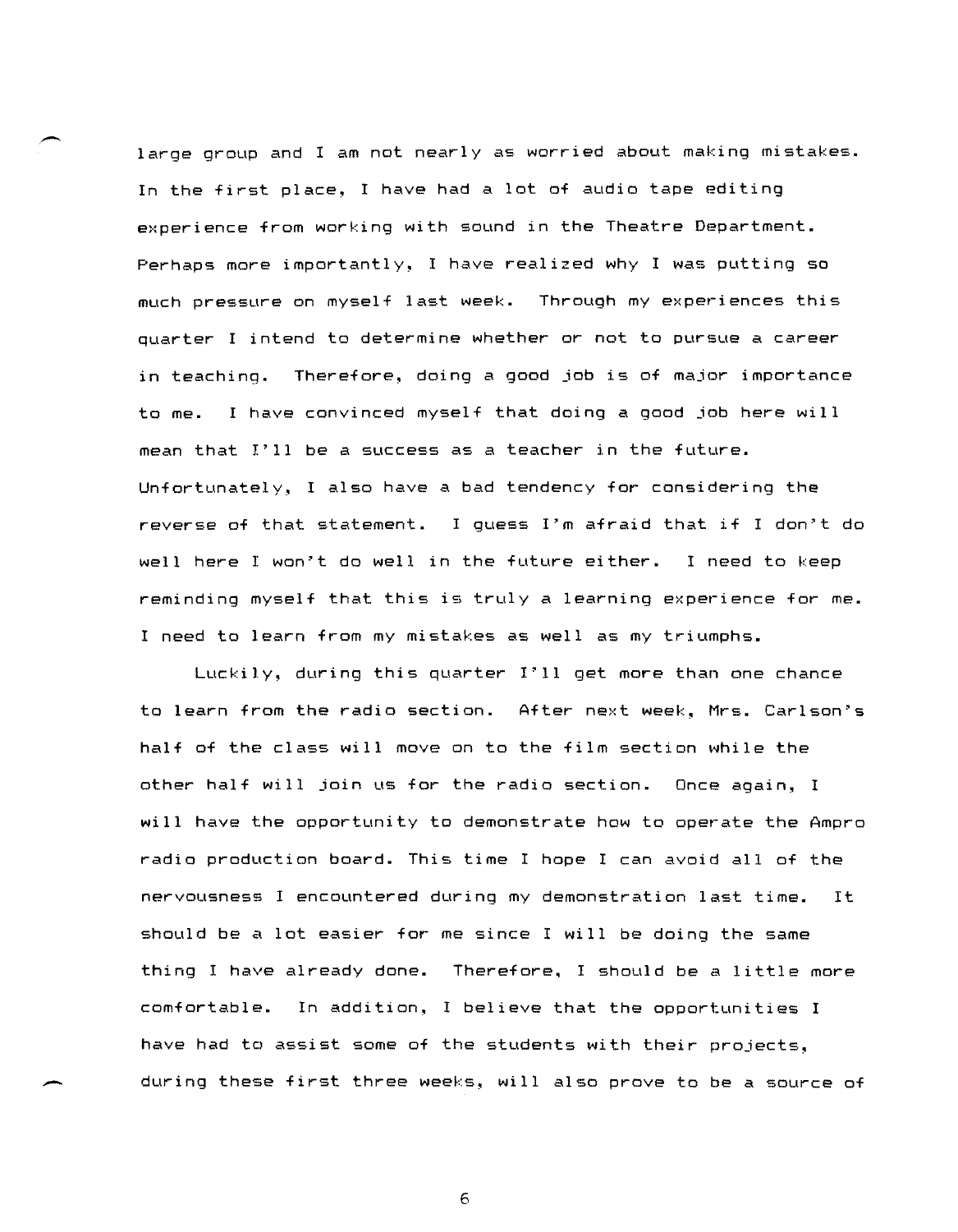don't doubt my ability to judge a good edit, I'm just a little leary of taking the responsibility for assigning a grade to a fellow student. I guess I'm just afraid they will all be borderline edits.

As it turned out~ the grading wasn't that bad. Mrs. Carlson had a clear cut grading system set up. I just reviewed my notes and the tape each student worked on. In fact, I only feel bad about two grades I gave out. Those of course, were the low ones. I had two people who made their edits in the middle of words. Needless to say, they didn't sound good, I tried to justify giving them a better grade but their work wouldn"t have reflected it. I'd be happy if everyone could have done a perfect job. Unfortunately, that isn't a very realistic possibility as I am slowly discovering.

#### $9/26$

-

-

For today"s lab, I will only be required to run the tape recorder and make comments as we listen to the finished DJ shows in class. I can"t think of too many problems that could arise from this assignment - certainly nothing to get nervous over. However. Mrs. Carlson has told me that she expects verbal evaluation from me on the tapes as we listen to them in class. I don"t think that this will be too difficult of an assignment. She has said she will be pointing out the good things and mentioning some of the mistakes without being too critical. I think I should be able to do the same. 1"11 also be proctoring their first exam. Again. this won't be difficult. This kind of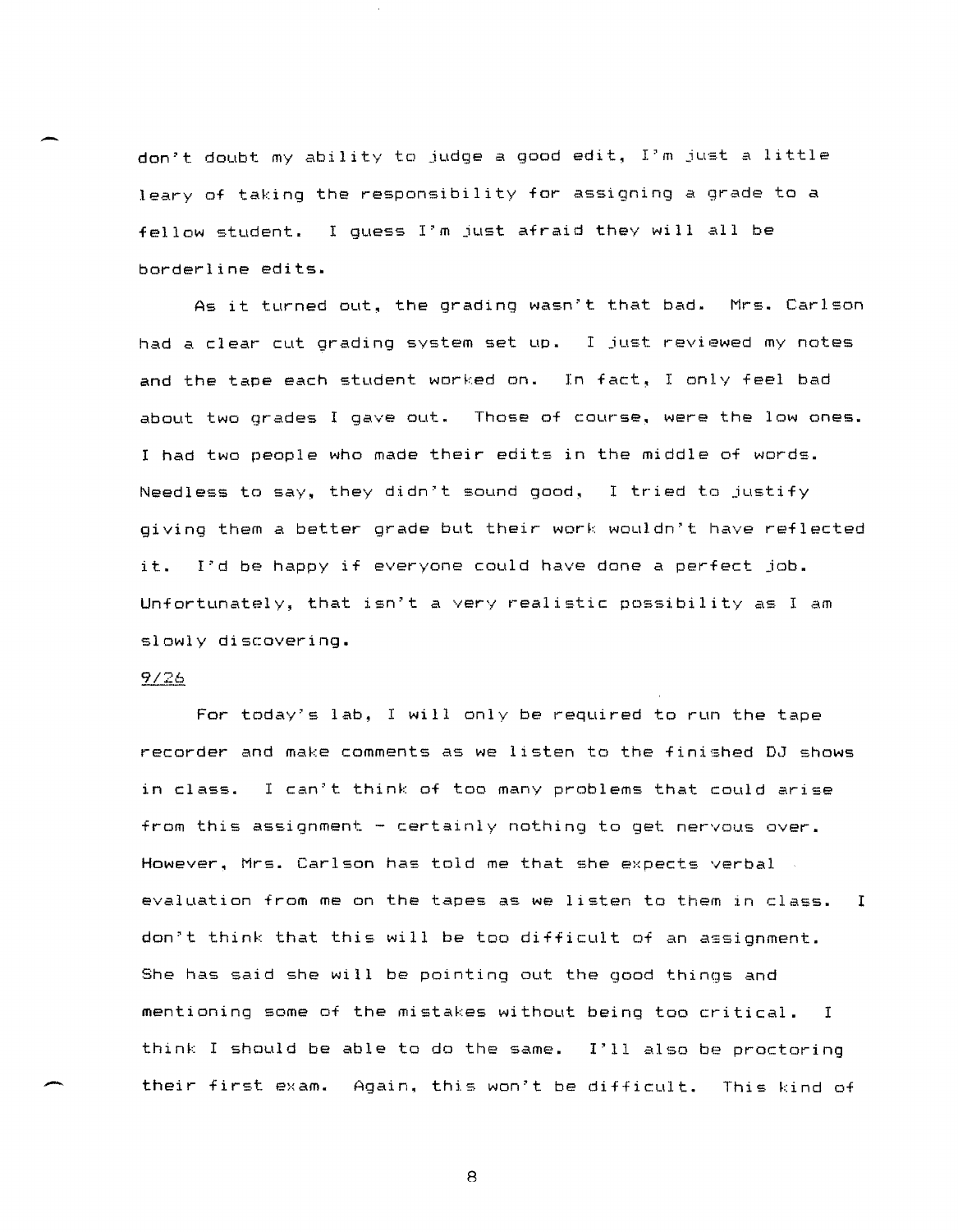break is nice, it gives me a chance to relax before we start over again next week with a new group of students. Right now, I'm looking foward to that time. It will be my second chance to explain the Ampro board. Hopefully, I can do it with a little less nervousness this time.

Well, lab was extremely smooth today. I played a few of the DJ show tapes and had no trouble making comments on their content. In fact, I felt quite comfortable in front of everybody today. I can attribute most of that feeling to the fact that I wasn't responsible for most of what was going on. Sure, I played the tapes, but Mrs. Carlson was in charge. That made me feel a lot better. Of course, the fact that I am a little more familiar with people's faces and names also helped. In a way, it's too bad that I won't be able to try my hand at teaching again in front of these people. Knowing them a little better could be a great help to me.

By the way, I took the same exam that everyone else was taking. I got an 88 out of 100. I would have been happier with at least a 90, but I guess I can say that I remembered most of the material without studying. This should be a source of confidence.

# 9/27

-

,-

The test grades are posted. Unfortunately, some of the people didn't do well. As a matter of fact, five flunked and five recei ved a "D". I'll have to admit that I find those grades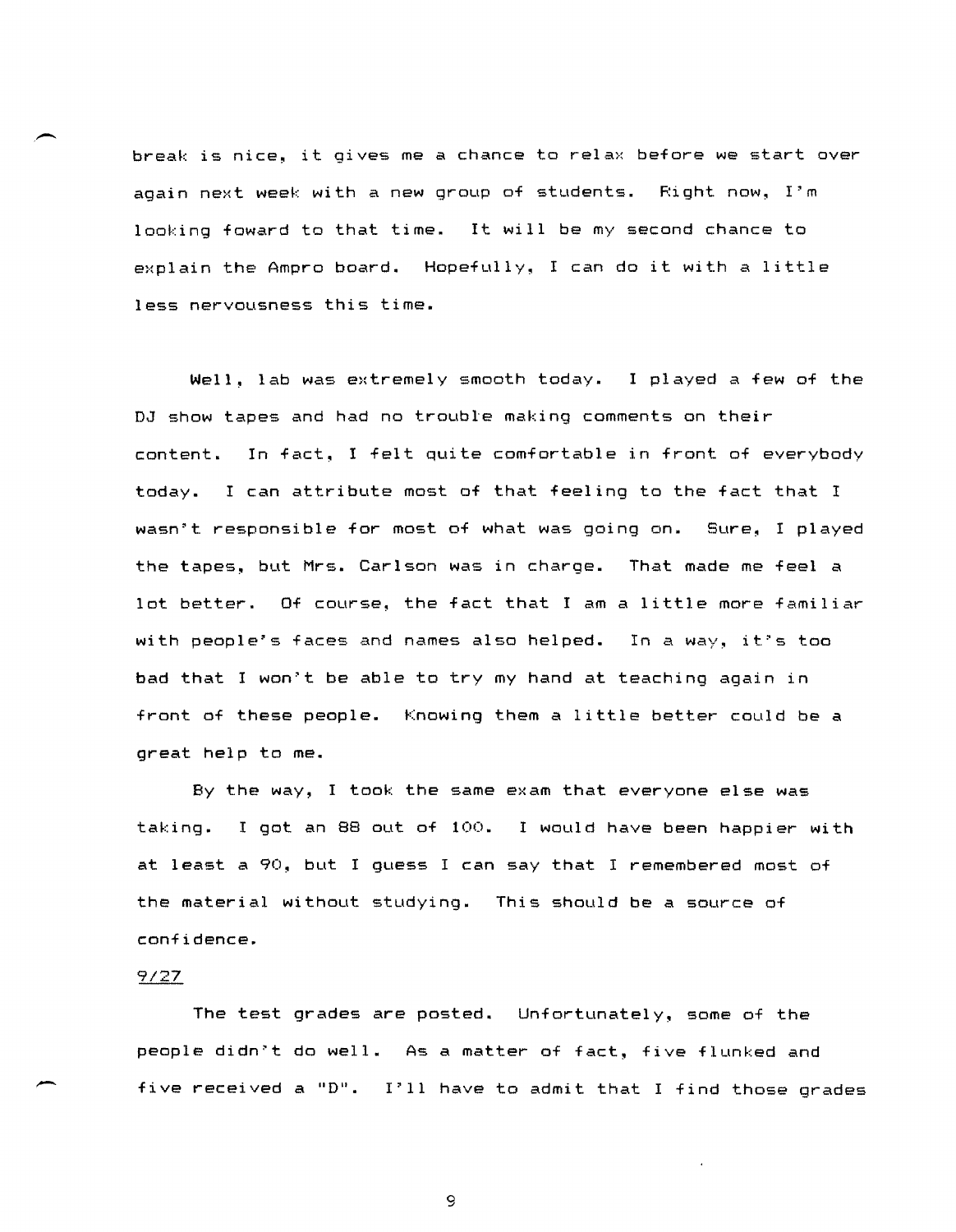to be a little surprising. I guess I expected everone to do really well on the exam. Mrs. Carlson, on the other hand, wasn't as surprised by the results. She said that she would have been happier if there had been more A's (there were only 3). but that this distribution basically followed a Bell curve. Some will always do well and others won't be as successful. but the majority fall somewhere in the middle. The test scores are a good reflection of this principle.

# 10/2

-

-

It is time for another radio lab. I've spent about an hour and a half today practicing the DJ show I'll use as a part of my demonstration. Once again~ I'm a little nervous. but I am also feeling more confident. My trial run-throughs have all gone pretty well. I keep telling myself that I know how to do this and can do it pretty well. I also can look back at the lab three weeks ago and realize that I did get through it. Basically, it comes down to my knowing that I can do it and now just doing it without being too nervous. I really feel excited about this lab. It will be my second chance at teaching in front of a group.

I made it through without getting nervous. I feel great! I made sure I was calm before I went into the room to start. I think the practice time I put in this morning helped a great deal. I felt confident that I would do everything and do it right. I think keeping my confidence level high was the key to avoiding any nervousness. Throughout my presentation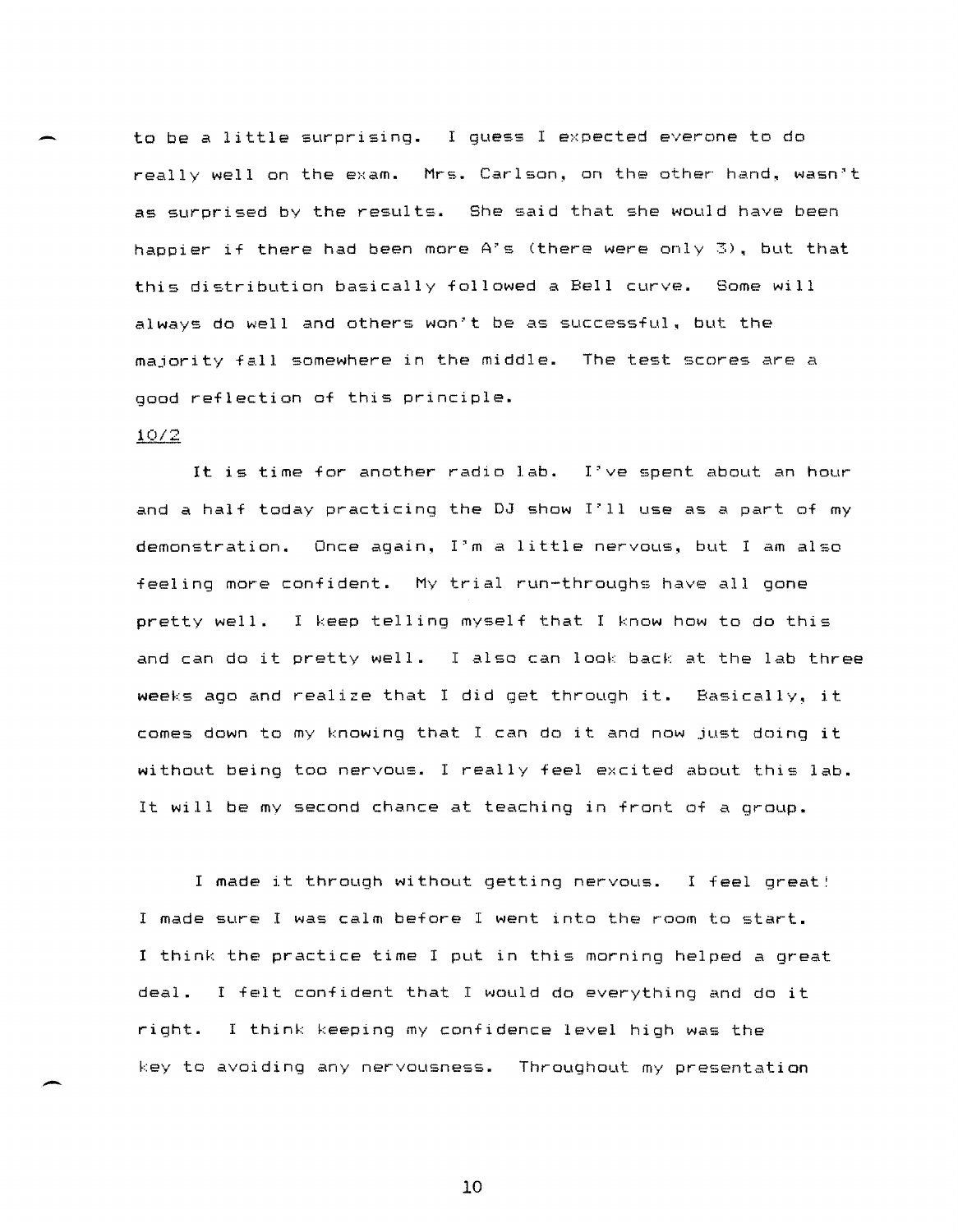I kept reminding myself of the fact that I was just reviewing everything that I already knew how to do and had just done successfully a few hours ago. I felt great. I just hope I didn't come across as an upstart know-it-all. After all, I am only a teaching assistant. On the other hand. it is extremely important to me to do well. Today I felt good about what I accomplished. The only negative part of my experience in lab would have to be the lack of enthusiasm I encounted from my students. They really didn't appear to be that interested in what I was teaching. Perhaps they already felt comfortable with the equipment. Or, it could be that they aren't very concerned with the assignment at this point. Whatever the case, I hope I didn't encourage this attitude with my confident presentation.

### 10/7

 $\overline{\phantom{0}}$ 

--

Today I will be teaching half of the class how to manually edit audio tape. Mrs. Carlson will be teaching the other half. In addition. I will be evaluating each of my students based on how well they perform the process. Because of a conflict with the other 201 section. Mrs. Carlson and I will be forced to break our regular 2 hour lab time on Wednesday into 2 one-hour sessions today and tomorrow. This is of no particular consequence to me other than teaching on two consecutive days. I suppose this might give me a little bit of an idea what it's like to teach on a regular basis. On the other hand. I will be teaching the same thing on each day. Actually. this would be an advantage if I were still nervous about being in front of the students.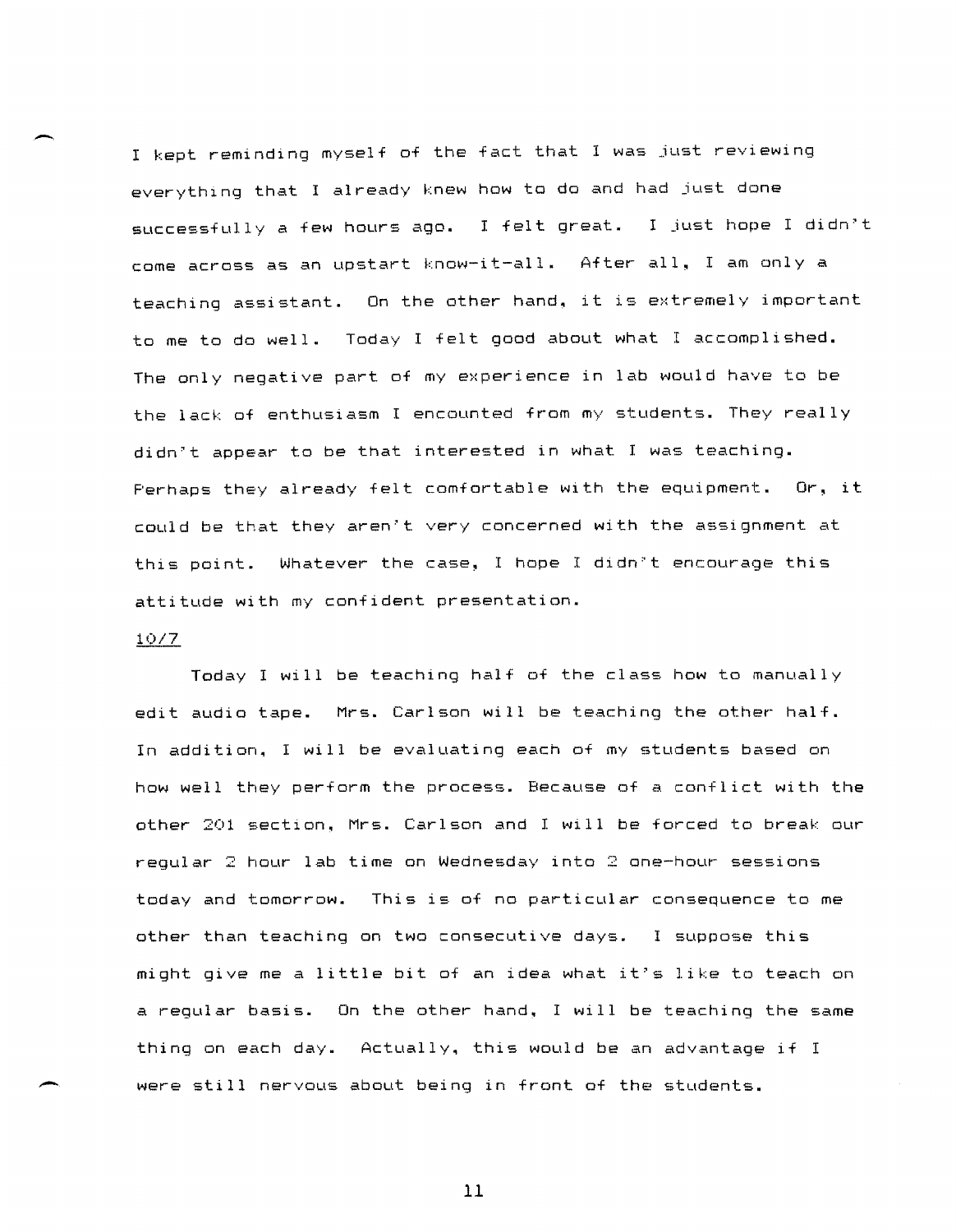However, I believe I overcame my nervousness last week. In fact, between demonstrating editing or demonstrating the radio production board I'm probably more comfortable with editing. Therefore, I would expect today to go fairly well.

Well today's lab certainly turned out to be one that I'll remember for quite a while. I had expected it to go fairly well. I hope it did for everyone else, but I personally had a rotten time. Maybe I wasn't in a great mood to begin with, but I know I would have enjoyed the lab a lot more if one student in particular hadn't been there. I started off by going through the editing procedure in front of the entire group as I have in the past. Everything went pretty well. In fact, I thought I might be in for a good day because I had one student who really appeared to understand the procedure completely. I was rather encouraged because of the positive feedback he was giving me. After I completed my demonstration, I asked the first person in the group to go through the procedure I had outlined and complete an edit for me. This of course is where I evaluate them on their ability to edit. Basically, I just sit back and watch. I'd answer questions if they asked, but for the most part they are on their own. Unfortunately, the guy who had understood everything took it upon himself to coach the person doing the editing. I let the first few comments go, thinking that he wouldn't continue. After he did, I politely suggested that he should let the person do it without his help. Evidently, I hadn't made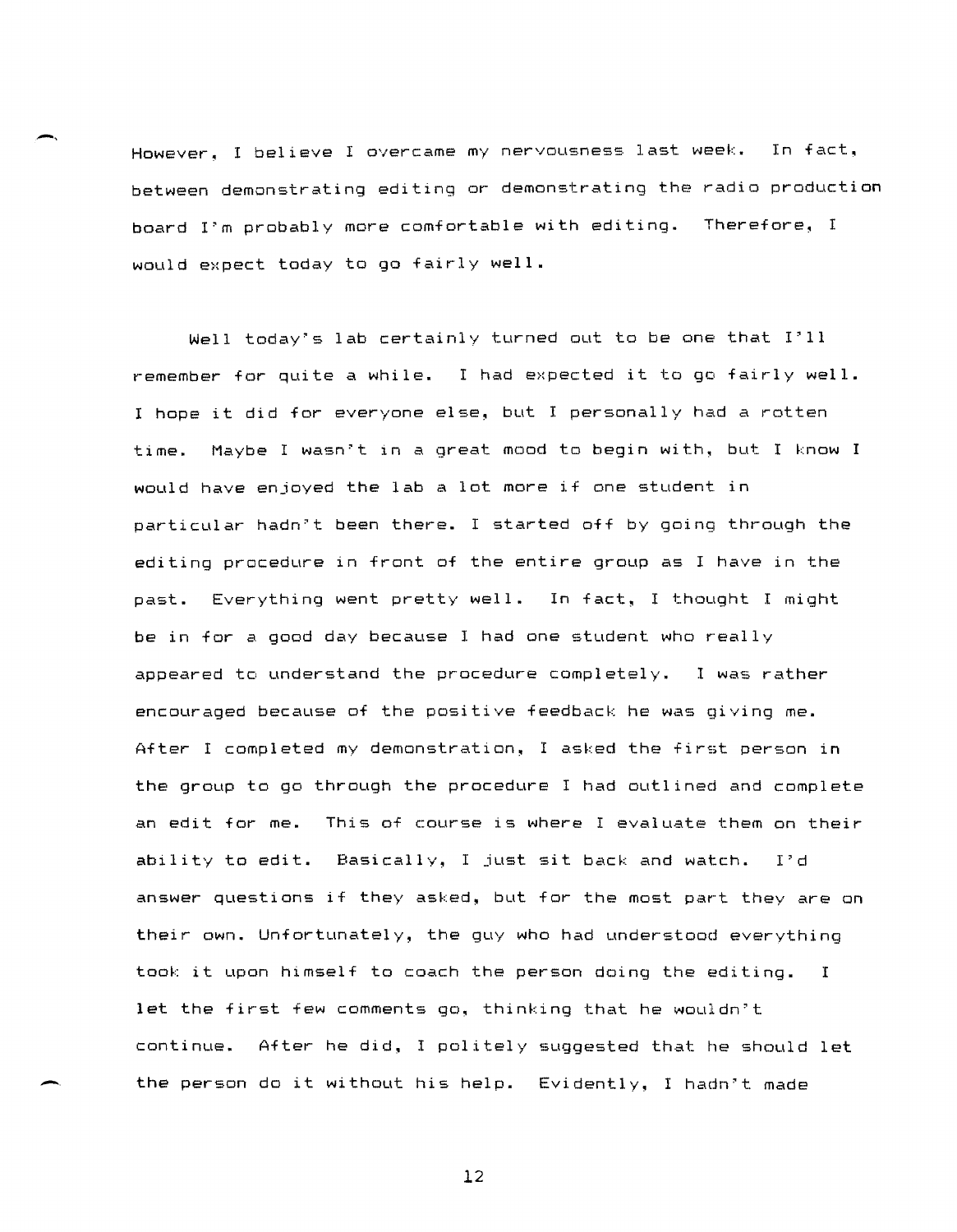myself clear because he persisted. This situation presented me with a problem. I was determined to get this guy to stop his coaching without making it obvious to everyone else that I wasn"t pleased with him. Somehow, telling him to "shut up" flat out didn't seem to be appropriate. Although in looking back that's what I would have loved to have done. Finally, after a couple of suggestions, punctuated by eye contact, that he should cut the coaching he complied. At this point I probably could have overlooked everything without giving it another thought. Unfortunately~ this guy had to find another way to draw my attention and disapproval. Mrs. Carlson stopped by to see how I was progressing. I stepped out in the hall in order to talk with her and nat disturb the person editing. When I returned I found the very same guy, who had just finished making a commotion, up to his old tricks. This time he was playing with the. microphone channel on the board. By itself this was out of line, but when you couple it with the fact that he was also cutting off the monitor of the person editing with his exploits it becomes downright rude. I didn't lose my temper or even yell at him but there is no way I can overlook his know-it-all attitude and rude behavior. I talked with Mrs. Carlson and she reminded me that we will be evaluating each student at the end of the quarter based on attitude and competence. She advised me to remember this guy at that time.

## 10/8

-.

.-

This will be the second day in a row that I will be teaching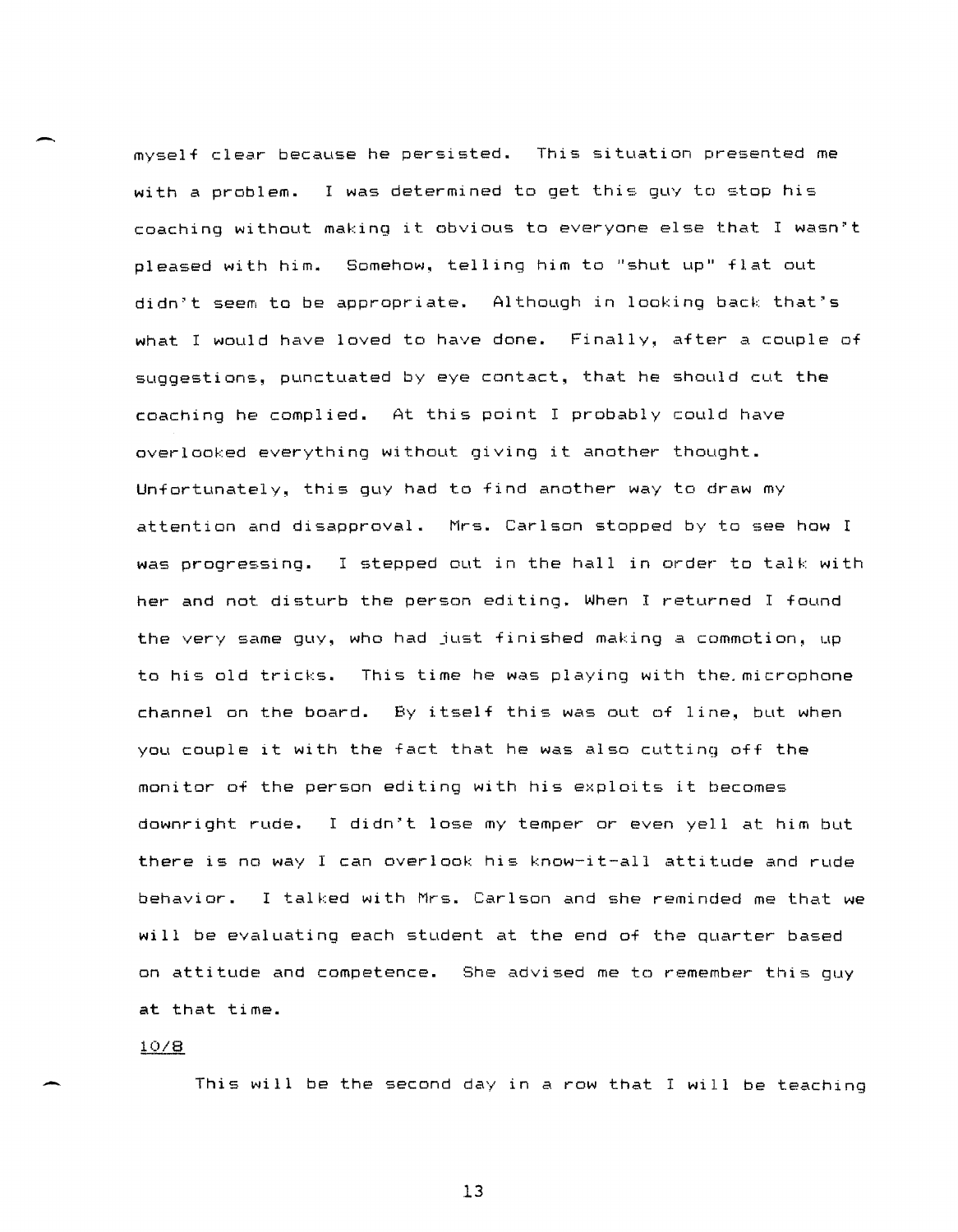a number of students how to manually edit audio tape. I will be extremely happy if today is not nearly as eventful as yesterday. Actually~ I can"t imagine anything like that happening again in the near future. My expectations for today are just to get through without any problems. I would also like to enjoy the editing session, if that is possible.

Well, I got what I had hoped I would get. The editing session went smoothly with no major problems. 1"11 have to admit that I feel much better today at this time than I did yesterday. I guess the only drawback I can think of is that I don"t have much to write about this time. I am encouraged by the fact that I haven"t had any problems with nervousness lately.

Mrs. Carlson has told me that she will have the first group of radio projects graded by tomorrow. She said that she would like for me to listen to them and read her comments.

#### 10/9

I am making an entry today not as a result of any direct contact I have had with the students in the 201 class, but as a result of my feelings after listening to their graded projects and reading the comments Mrs. Carlson made concerning these projects. From time to time~ the people I have talked with concerning my plans of pursuing a teaching career have advised me that I probably would need a little practical experience before I could get a job. Well, after today for the first time I am inclined to take that advice a little more seriously. I have no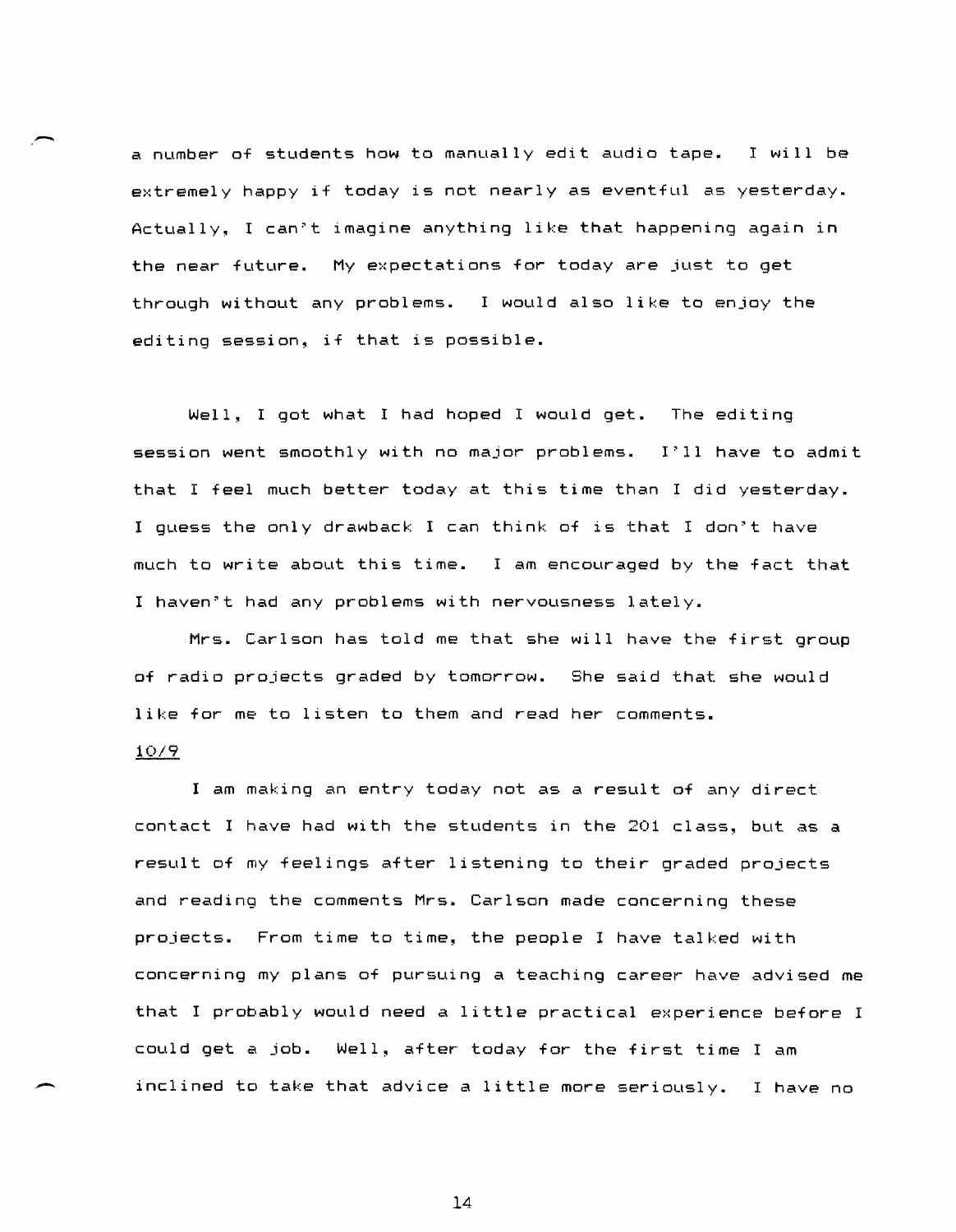doubt that I could handle all of the technical aspects of teaching radio and television at this point. However, after <sup>I</sup> read Mrs. Carlson'S comments, which were for the most part based on opinions she has developed from her years of experience in radio, I can see how my lack of practical experience could be a real handicap to me. At this point, I am not sure what this realization will mean to me in terms of my future plans. However, <sup>I</sup>do recognize that it will merit some serious thought. In looking at the grades, I was surprised to discover very few "A's". I feel that if I had been grading the projects I probably would have given them higher marks. However, when I examine my reasons for that statement I am once again reminded of how much a factor experience would play in my grading. I would be forced to concentrate on evaluating the students more on technical construction rather than technique. Mrs. Carlson,on the other hand, because of her experience in radio can evaluate them on both aspects. In a sense, without practical experience, I probably couldn't make valid value judgements on technique. Mrs. Carlson's judgements are valid because she can base them on her practical experience.

## 10/13

I got a call from Mrs. Carlson this afternoon. She informed me that she gave birth to a baby boy last night. This is great news not only from her standpoint but from mine as well. I will have the opportunity to oversee the 201 class for the first two days of the week. I am rather excited about this opportunity.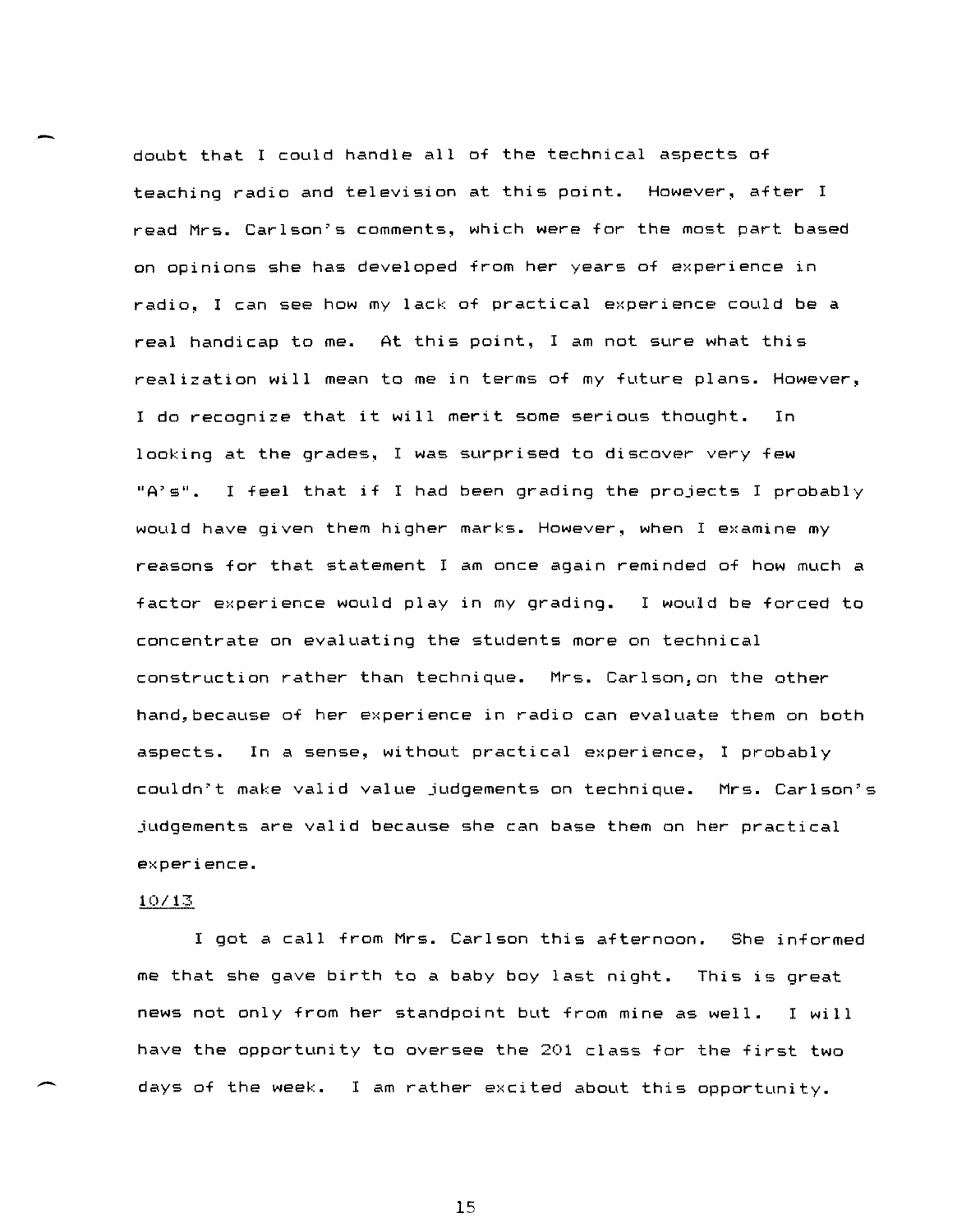First off, it has come at a good time. The class will be completing an "Each One Teach One" assignment during the first two days. In this assignment they are each assigned a term from their reading to research and report on in class. Basically, they will be doing all of the teaching. I will have the responsibility of taking roll, keeping order and filling in anything they might leave out. I will also keep them up to date on what will be coming up. M~s. Ca~lson has p~ovided me with a sheet detailing eve~ything I will need to go ove~. I do not foresee any problems. I will spend my office hours tomorrow reviewing all of the terms to be covered during the day. Hopefully, eve~ything will go well. In fact, the only dilemma I face is whether or not to wear a tie.

### 10/14

 $\ddot{\phantom{a}}$ 

 $\lambda$ 

Class went pretty well today. I told everyone that Mrs. Carlson had her baby and that I would be supervising class today and tomorrow. Luckily, I didn't get any negative reactions. I then outlined what they would be doing for the rest of the week and took roll. From this point, we moved on to the assignment for the day. Half of the class had been assigned a term that they were supposed to research and then report on in front of everyone. Basically, my role was to make sure that everything ran smoothly, which it did. I was also on the lookout for any errors , that might need correcting. As it turned out, I didn't find anything on which to comment. I am pretty sure that this is because everyone covered their topic accurately. Yet, I do think I would feel better if I had made a few comments. I guess I feel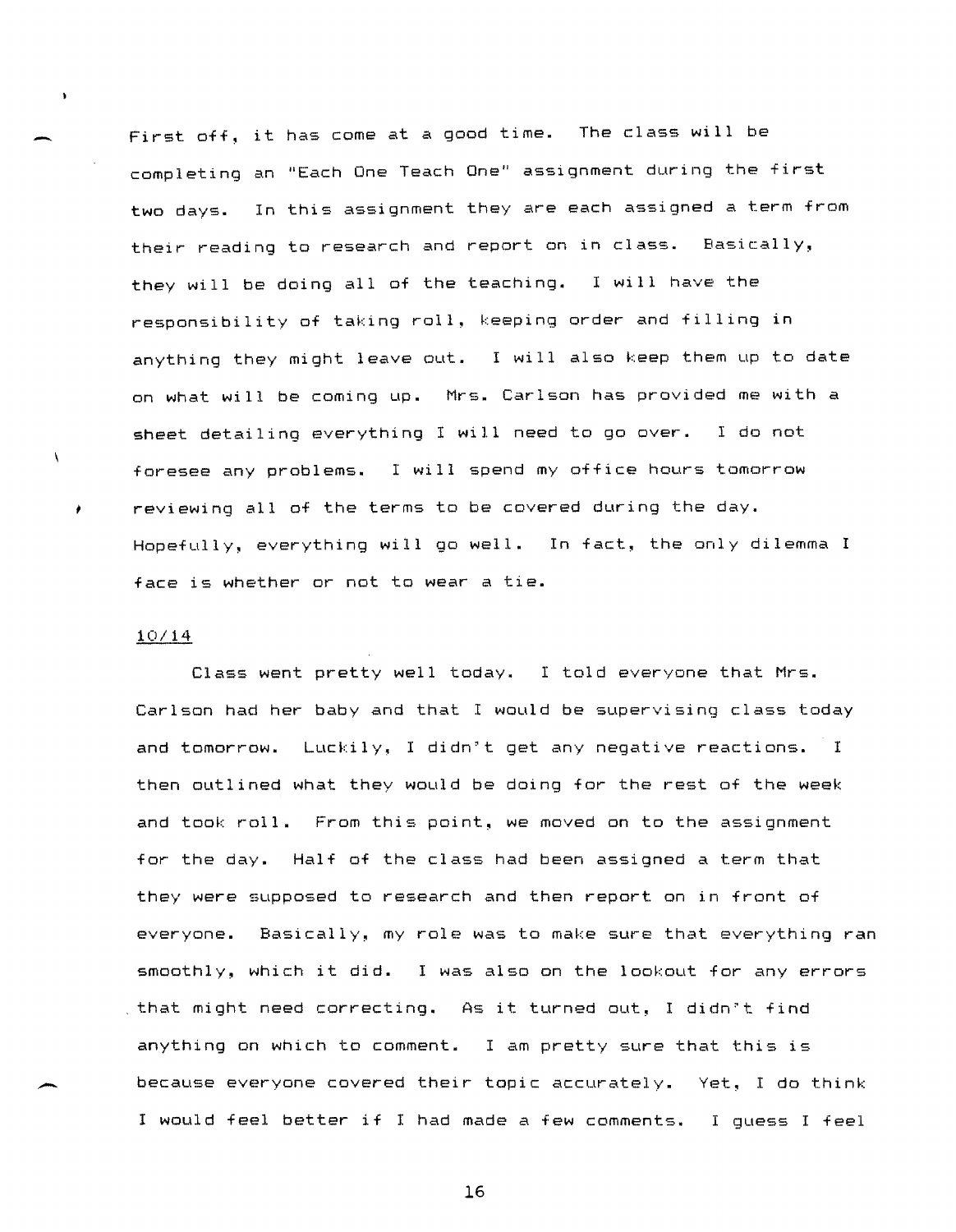that way because I am supposed to be the teacher right now. On the other hand, the assignment is for them to do the teaching. I should remind myself that I am really only responsible for keeping order. Under that criterion I believe I did a good job. 10/15

Today, I hope to maintain the same level of order we had yesterday. They will be completing the second half of the "Each One Teach One" assignment. I will be happy if everyone shows up and treats the assignment seriously. I was blessed with that scenario yesterday.

I was pleased with the class today. There were only two people who did not show up. I find that to be very encouraging. I probably would have been depressed if only half of the class had bothered to come. Today's attendance shows that they are interested and concerned with their grades even when they are faced with a pinch hitter. Carrying this analogy a little further, I made my first appearance at the plate in a win or lose situation. Just before class I discovered that Dr. DeVoe. the professor who has taken over Mrs. Carlson's advanced audio production class, had extended the deadline on the projects his new students had been working on. Those projects were due today, which is the same day the 201 students were supposed to turn in their projects. I had been hearing complaints from the students about not being able to get production board time before the deadline. Therefore, after talking with Dr. Richardson, I

17

-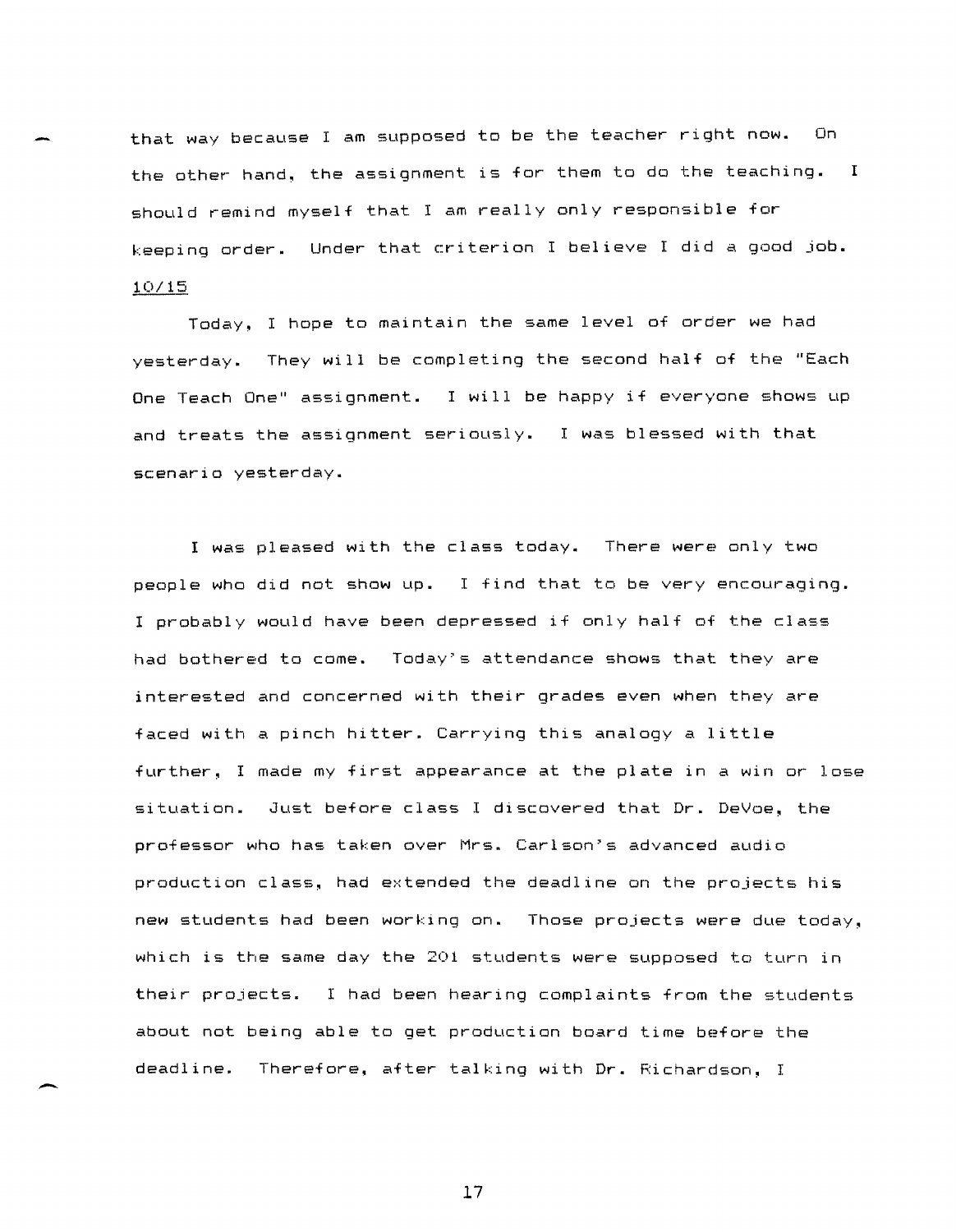.- decided to extend the 201 radio project deadline until Friday at 5:00 p.m. I told the class that they would lose a letter grade if they didn't meet this deadline. My only uncertainty in this action is Mrs. Carlson's reaction. I wanted to call and consult with her before I did anything. However, when I talked with Dr. Richardson~ he advised me that Mrs. Carlson would probably appreciate her privacy at this point. Time will tell if I made a hit or struck out with my decision.

#### 10/18

All but one of the 201 students turned their DJ projects in by the 5:00 p.m. deadline. I was happy to have that many students turning them in on time.

My last official act as the sole instructor of Mrs. Carlson's section of the 201 class will be Monday when I will give them the radio test. I will have to get it graded at the computer center and then post the scores.  $\,$  After Monday, Dr. Richardson will be teaching both sections. I will become his assistant teacher for the television production unit which will last for the rest of the quarter. I will have to admit that I'll miss not being in charge of the class. However~ I realize that I would be unable to continue in that position without a lot of hard work. The responsibilities of preparing a lecture would be a little more than I could handle with my other classes and work. In that respect, it was very fortunate for me that Mrs. Carlson had her baby when she did. It gave me the opportunity to be in charge of the class at a time when the responsibilities were not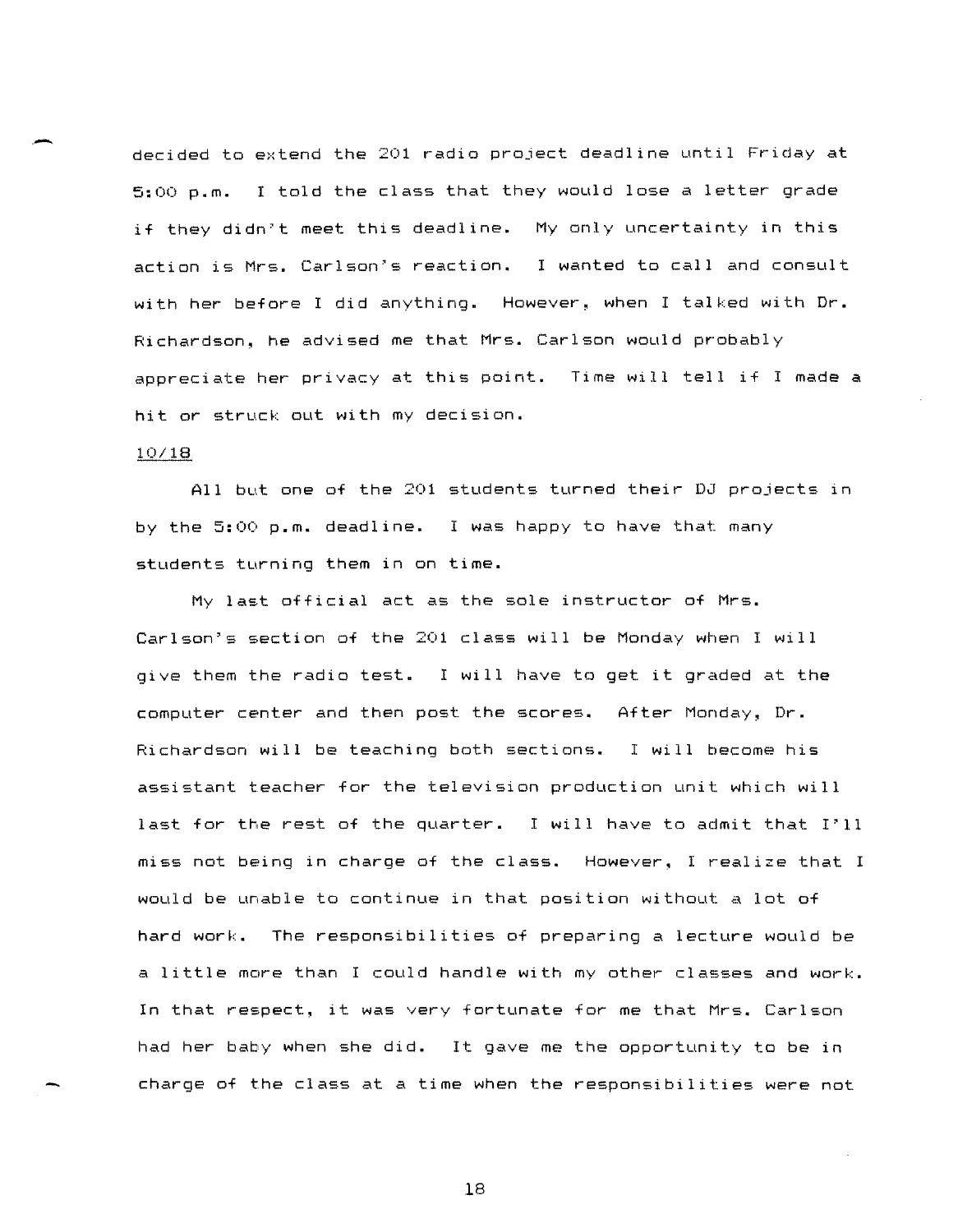beyond what I could handle at this point. I have enjoyed this opportunity.

# *10/21*

My major responsibility for today was to give the 201 class the test over the radio section. I picked the exam up at Mrs. Carlson's when I dropped off the radio projects on Friday. Mrs. Carlson will evaluate and grade all of the projects during the next few weeks. I had to get the exam copied in the TCOM office and pick up some answer sheets. After that, I only had to make sure that the room to be used for the test was unlocked. The exam itself went really well. I had a few people ask me about a couple of the questions. Luckily their inquiries were easy to answer. I was happy with the overall outcome of the day.

#### *10/23*

Today I will be going to the first television lab with Dr. Richardson. In talking with him earlier today~ he told me that he would probably lecture during the first half of the period and then give the class an opportunity to get some hands on experience with the television studio equipment. Dr. Richardson said that he will have me help in presenting and demonstrating this equipment before the students actually circulate and use it themselves. I don"t anticipate any difficulties in carrying out this task. I have had plenty of volunteer experience at WIPB Channel 49 working with television equipment. Therefore, I should be well prepared for the lab class today\_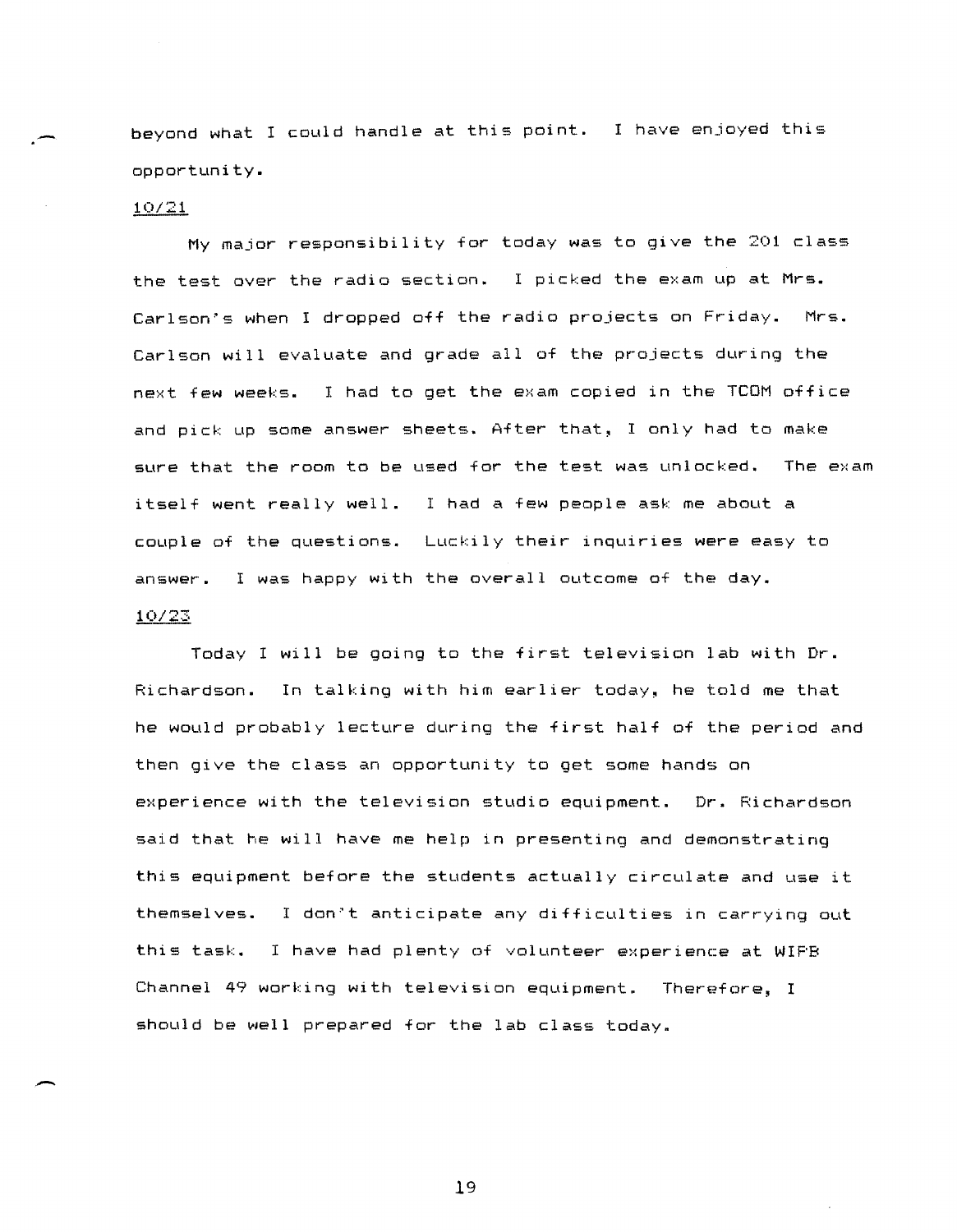The lab today went really well. I was comfortable with the demonstration I gave to the students on the proper way to operate a television camera. In fact, I really wasn't nervous at all. I think my total lack of nervousness can be attributed to a combination of two factors. First off, I am very familiar with the proper way to use a television camera because of my volunteer work at WIPB. This fact allowed me to have a great deal of confidence in myself and what I was saying. Secondly, by this time in the quarter I have become familiar with a majority of the people in the class. I believe that it is my familiarity with several individuals in the class that is helping me to feel comfortable in front of the group as a whole. These two factors have helped me to feel confident and secure in what I am doing.

After the relative ease in which I got through the television lab, I thought it would be appropriate at this time to write a little more concerning my feelings about teaching. In my last journal entry I wrote about the confidence I had in myself during my demonstration of camera techniques. After this experience, I think I have developed a better understanding of where my nervousness was coming from during my radio demonstrations. I don"t think I was lacking in confidence as far as my ability to use the radio equipment. However, I can see quite clearly that I didn"t have an abundance of confidence in my ability to actually demonstrate and present the equipment to a group of people. I think that this realization of my lack of confidence was made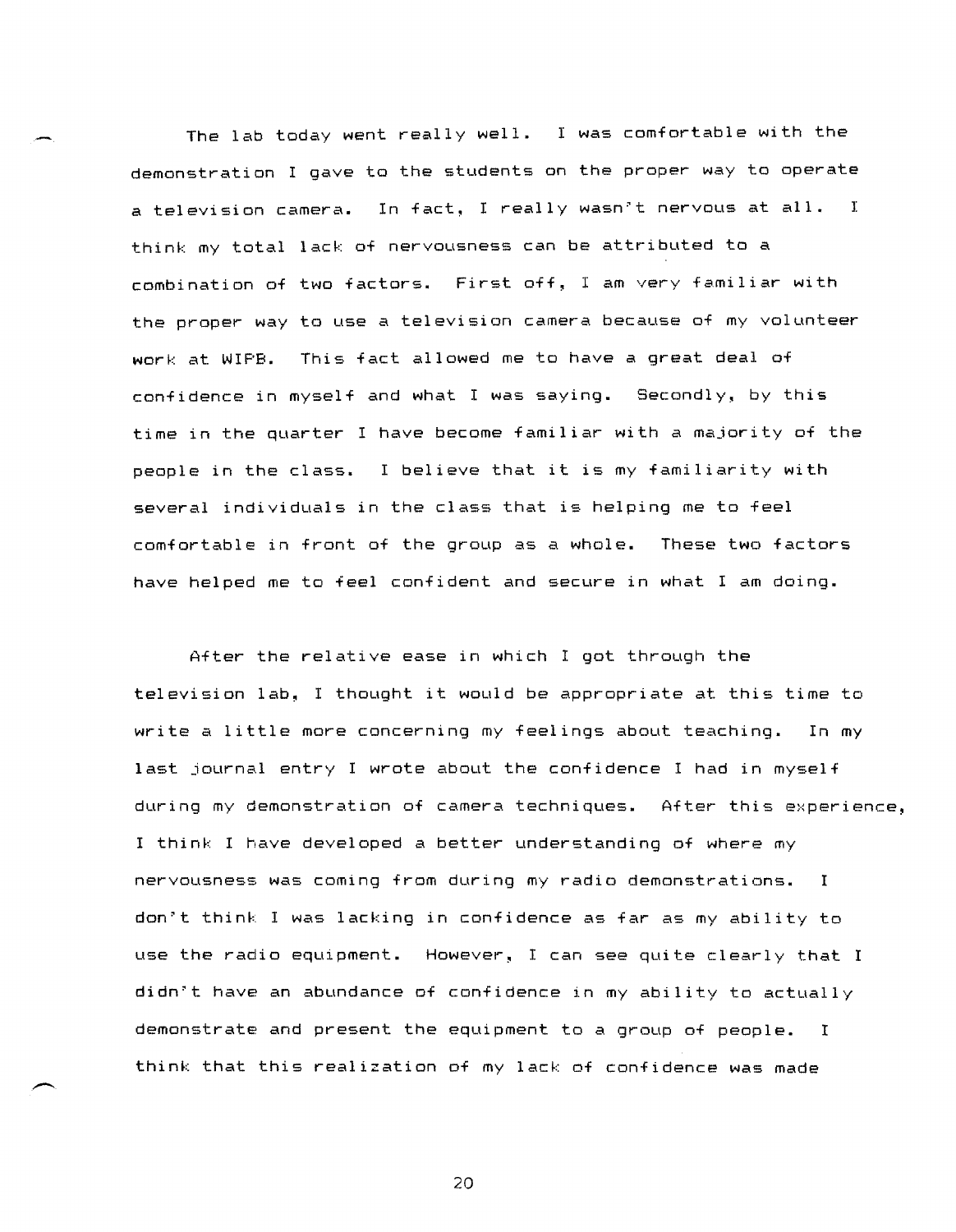more difficult because of my present experience in theatre. <sup>I</sup> guess I expected to be at ease in front of the class because of my past acting classes. I realize now that I failed to take into account the fact that I've never really been in a true teaching situation. I think I can attribute a lot of my nervousness to the uncertainty of doing something of great importance to me for the first time. This has become apparent to me after I considered the experiences I have had following this first lab encounter. I believe that my level of nervousness declined as a result of my increasing confidence in my ability to teach a group of people. At this point, I feel pretty good about my most current experience in the television lab. I would like to attribute my lack of nervousness to a total confidence in myself. However~ I may not be able to honestly make this conclusion until I have an opportunity to try my hand at teaching again in front of a new group of students. I think that the familiarity I have developed with many of the students in the class is also a helpful factor. I guess I won't know how important a factor familiarity is until I teach again in front of people I don't know. Hopefully~ I will be able to teach without a great deal of nervousness by remembering what I have been able to achieve this quarter. Based on my experiences I should be able to approach this encounter with a high level of confidence.

# 10/30

Today in the lab, the class will be divided into five groups of five to six people. Each group will have to produce a five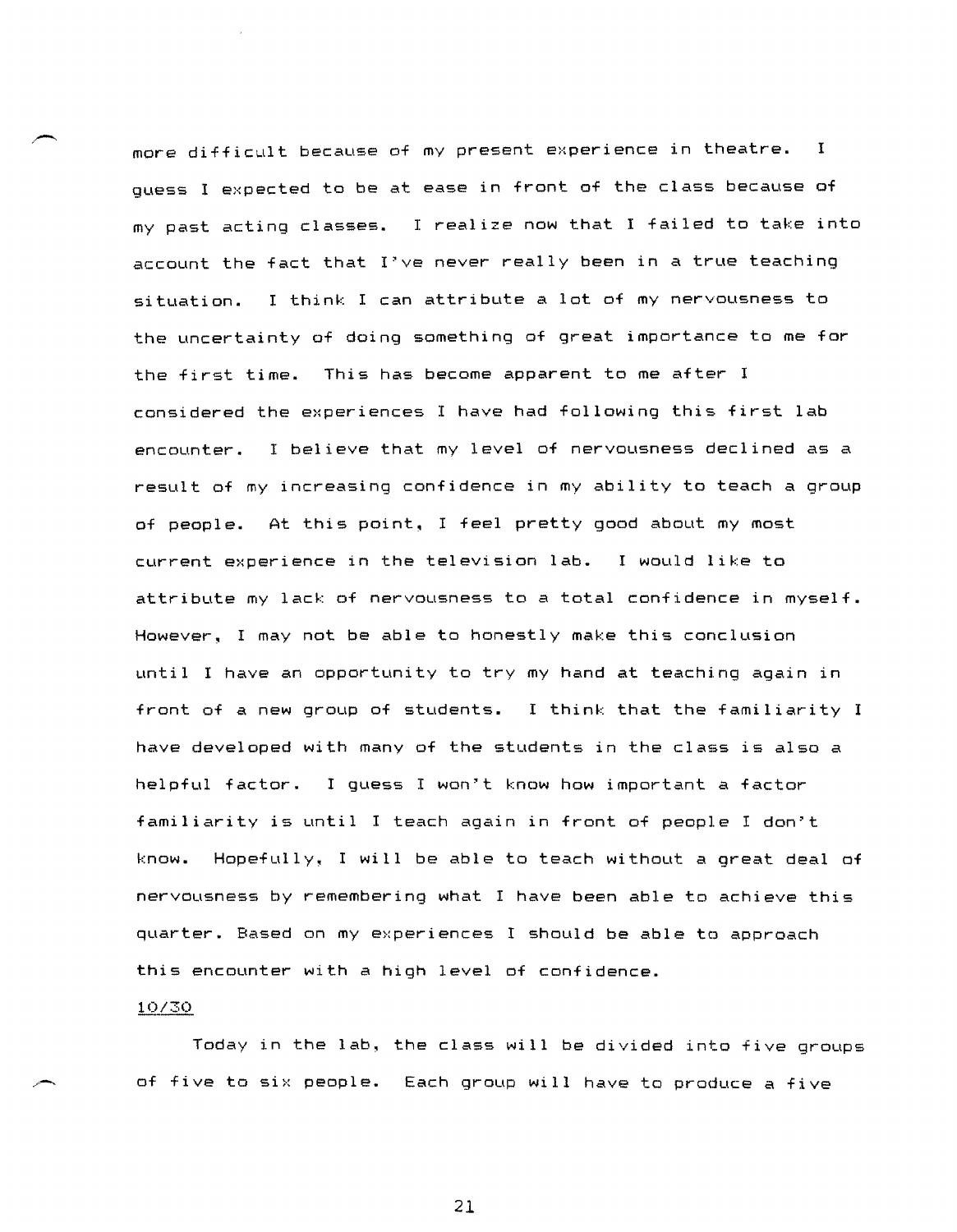minute television program as their project for the television section of the 201 class. They will be given most of the 2 hour lab period to meet in their groups and organize themselves. I will be there to circulate and answer questions. I will also try to make suggestions when I can.

Lab today was really easy. I went around offering advice when I thought it was necessary. Hopefully, my advice will be of some use to the students. In addition to giving advice, Dr. Richardson has requested that I make myself available to meet with the TV groups for practice sessions in the black and white television studio. I imagine that this will give me several opportunities to work with smaller groups of students for longer periods of time. I won't necessarily have to do a lot of teaching, but it should afford me a good opportunity to gain more experience in working with groups of students.

# 11/6

 $\overline{\phantom{0}}$ 

-

This was the last lab meeting I will have with the 201 class. Next week, they will be producing and taping their shows. I'll be there for the taping, but I'll only be evaluating. At this point, my practice sessions, which is what the lab period today consisted of, have been mixed. Some of the groups are really organized and appear to be well on the way to a good television production. On the other hand, there are a few groups who seem to be lacking in direction and planning. I have attempted to help them out by making suggestions, but once next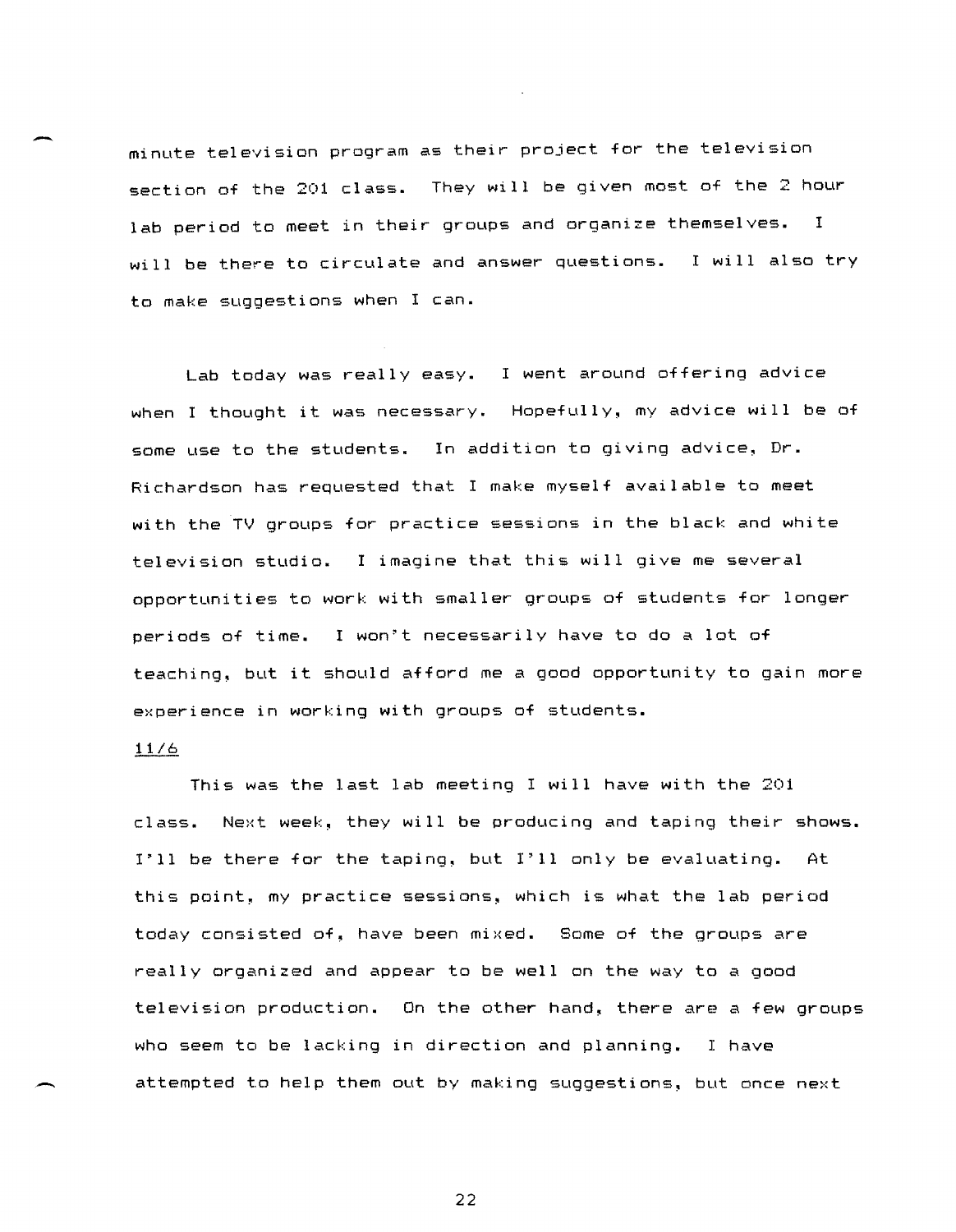week comes, they will be completely on their own.

11/13

Today, I watched several of the groups do their final television productions. Overall, they did a pretty good job. Of course, equipment limitations kept any of the productions from being really outstanding. This makes evaluating them a little tough. I tried to make general comments about the effectiveness of each person in carrying out his/her responsibilities in the television production. I made specific comments whenever I saw things that were particularly good or bad during the productions. So ends the last of my journal entries.

Now that the Fall Quarter has ended~ it is time for me to reflect on my experiences and, as I have stated, early attempt to make some conclusion in regard to my future plans. In looking back, I'll have to admit that I am surprised by some of my personal discoveries during the quarter. Before my first meeting with the class I felt fairly confident in my abilities. I was quite amazed when I realized that my pre-teaching confidence had turned into a bad case of nervousness during my first lab session. At that point. I'll admit I wasn't too sure if this project was going to be a very pleasant or rewarding experience for me. Luckily, I was able to settle down and become more comfortable with the class. I believe I have already written about the factors that caused and alleviated my nervousness earlier in my journal. However, now it is appropriate for me to